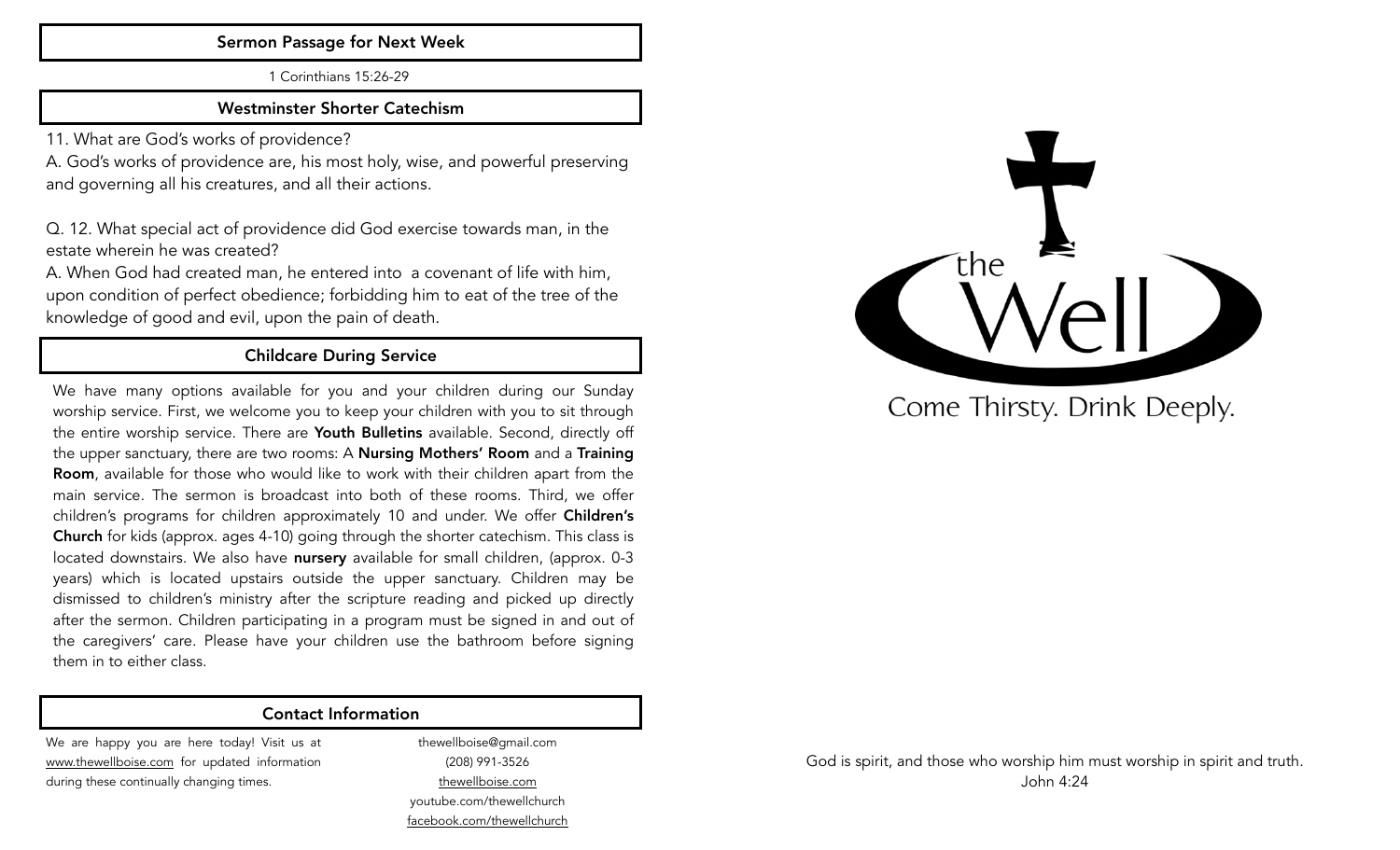| <b>Order of Worship</b><br><b>Sunday, May 8, 2022</b>                    |                                                          |                                                               | <b>Upcoming Events</b>                                                                                                                                                                                                                                                                         |
|--------------------------------------------------------------------------|----------------------------------------------------------|---------------------------------------------------------------|------------------------------------------------------------------------------------------------------------------------------------------------------------------------------------------------------------------------------------------------------------------------------------------------|
| Prelude                                                                  | Let the Nations Be Glad                                  | <b>This Week</b><br>Sunday, May 8th                           | Membership Class & S<br>Worship (10:15), Spani<br>Evening Service & Fell<br>Combined Baby Show<br>Wednesday Night Fell<br>Prayer Breakfast (6am)<br>Downtown Evangelism                                                                                                                        |
|                                                                          | Lord, We Come to Hear Your Word                          |                                                               |                                                                                                                                                                                                                                                                                                |
| Announcements                                                            |                                                          | Monday, May 9th                                               |                                                                                                                                                                                                                                                                                                |
| Westminster Shorter Catechism                                            | Questions 11-12                                          | Wednesday, May 11th<br>Friday, May 13th<br>Saturday, May 14th |                                                                                                                                                                                                                                                                                                |
| Greeting from the Lord                                                   | Zephaniah 3:17                                           |                                                               |                                                                                                                                                                                                                                                                                                |
| Call to Worship                                                          | Psalm 8                                                  |                                                               |                                                                                                                                                                                                                                                                                                |
|                                                                          |                                                          | <b>Upcoming Events</b><br>Sunday, May 15th                    | Membership Class & S                                                                                                                                                                                                                                                                           |
| Songs of Praise                                                          | Psalm 8 (How Majestic is Your Name)                      |                                                               | Communion Sunday, V<br>Picnic at the Park - Sor                                                                                                                                                                                                                                                |
|                                                                          | <b>Reformation Song</b>                                  |                                                               | Spanish Service (2pm),                                                                                                                                                                                                                                                                         |
| Prayer of Confession                                                     |                                                          | Tuesday, May 17th                                             | Elder Meeting (6pm)                                                                                                                                                                                                                                                                            |
| Songs of Assurance                                                       | There is a Fountain                                      | Wednesday, May 18th<br>Friday, May 20th                       | Wednesday Night Fell<br>Prayer Breakfast (6am)                                                                                                                                                                                                                                                 |
|                                                                          | Great is Thy Faithfulness                                | Saturday, May 21st                                            | <b>Financial Peace Univer</b>                                                                                                                                                                                                                                                                  |
|                                                                          |                                                          | Sunday, May 22nd                                              | Membership Class & S                                                                                                                                                                                                                                                                           |
| New Testament Reading                                                    | <b>Matthew 20</b>                                        |                                                               | Worship (10:15), Spani                                                                                                                                                                                                                                                                         |
| (Children's Ministry is available at this time.)<br>Song of Illumination | Lord, We Come to Hear Your Word                          |                                                               | Evening Service & Fell<br>Elder Meeting (6PM)                                                                                                                                                                                                                                                  |
|                                                                          |                                                          | Tuesday, May 24th                                             |                                                                                                                                                                                                                                                                                                |
| <b>Reading of God's Word</b>                                             | 1 Corinthians 15:24; Romans 11:25-36                     | Wednesday, May 25th<br>Thursday, May 26th                     | Wednesday Night Fell<br>Deacon Meeting (6pm                                                                                                                                                                                                                                                    |
| Sermon                                                                   | The Restoration of Israel and Revival of the Whole World | Friday, May 27th                                              | Prayer Breakfast (6am)                                                                                                                                                                                                                                                                         |
| (Children may be picked up at this time.)                                |                                                          | Saturday, May 28th                                            | Downtown Evangelism                                                                                                                                                                                                                                                                            |
| Song of Response                                                         | Let the Nations Be Glad                                  | <b>For Future Planning</b>                                    | Tuesday, June 7th<br>Elder Training begins (<br>Saturday, June 18th<br>RYS Yard Sale and Pan<br>Mon-Fri, July 18-22<br>Reformed Youth Servic<br>Mon-Thurs., August 15-18<br>Church Camping Trip<br>Thurs.-Sat., Sept TBD<br>Men's Retreat<br>Fri.-Sat., October 21-22<br>Reformation Boise Cor |
| Prayer and Offering                                                      | Genesis 14:14-20                                         |                                                               |                                                                                                                                                                                                                                                                                                |
| Song of Commission                                                       | All Glory Be Forever                                     |                                                               |                                                                                                                                                                                                                                                                                                |
| Blessing from the Lord                                                   | Ephesians 3:20-21                                        |                                                               |                                                                                                                                                                                                                                                                                                |
| Preaching - Josh Bales                                                   | Leading Service - Josh Bales                             |                                                               |                                                                                                                                                                                                                                                                                                |
|                                                                          |                                                          |                                                               |                                                                                                                                                                                                                                                                                                |

#### This Week

#### For Future Planning

Sunday, May 8th Membership Class & Sunday School Q&A (9am), Worship (10:15), Spanish Service (2pm), Evening Service & Fellowship (6pm) Monday, May 9th Combined Baby Shower (7pm) Wednesday, May 11th Wednesday Night Fellowship (6:30pm) Saturday, May 14th Downtown Evangelism (noon) Financial Peace (4pm)

Sunday, May 15th Membership Class & Sunday School Q&A (9am), Communion Sunday, Worship (10:15), Picnic at the Park - Song Sing Service (12:30) Spanish Service (2pm), No Evening Service Wednesday, May 18th Wednesday Night Fellowship (6:30pm) Saturday, May 21st Financial Peace University (4pm) Sunday, May 22nd Membership Class & Sunday School Q&A (9am),

Worship (10:15), Spanish Service (2pm), Evening Service & Fellowship (6pm) Tuesday, May 24th Elder Meeting (6PM) Wednesday, May 25th Wednesday Night Fellowship (6:30pm) Thursday, May 26th Deacon Meeting (6pm) Friday, May 27th Prayer Breakfast (6am) Saturday, May 28th Downtown Evangelism (noon) Financial Peace (4pm)

Tuesday, June 7th Elder Training begins (7pm) Saturday, June 18th RYS Yard Sale and Pancake Breakfast Mon-Fri, July 18-22 Reformed Youth Services Convention Mon-Thurs., August 15-18 Church Camping Trip @Silvercreek Plunge Fri.-Sat., October 21-22 Reformation Boise Conference

# Great is Thy Faithfulness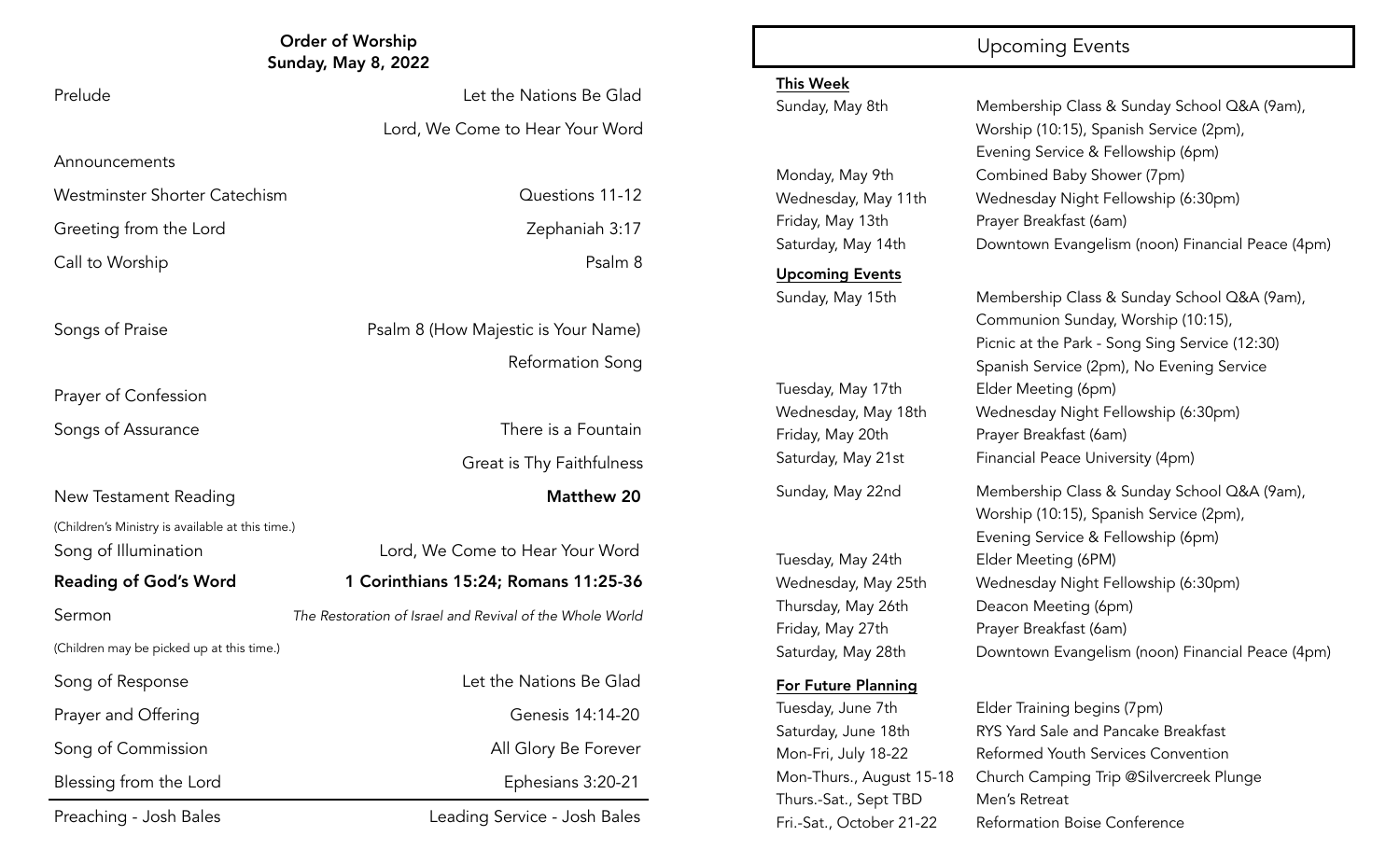#### **Ministries**

~Sunday School ~ Join us at 9am for a Q&A session on our current sermon series. We will meet downstairs in Spurgeon Hall.

~Membership Class ~ Sunday mornings at 9am. This nine week class covers what The Well believes and is a requirement to become a member.

~ Spanish Ministry ~ Join us at 2pm each Sunday for our Spanish service. Contact Pastor Abi for more information.

~Sunday Evening Service ~ We gather for evening worship and prayer at 6pm, followed by a fellowship potluck. (No evening service on Picnic at the Park Sundays)

~Worldview Wednesdays ~ Completed for this school year. Planning is just beginning for the 22/23 school year. Contact Kim Burton if you are interested in teaching or for more information.

~Wednesday Night Fellowship ~ Join us each Wednesday evening for our mid-week studies. We gather together to sing and then break into smaller settings (nursery through high school, men and women) to study God's word. The last Wednesday night of each month is a fellowship and game night.

~Men's Ministry ~ Meets on Wednesday evenings during Wednesday Night Fellowship.

~Women's Ministry ~ Meets on Wednesday evenings during Wednesday Night Fellowship.

~Youth Ministry ~ Meets on Wednesday evenings during Wednesday Night Fellowship.

~Weekly Prayer Breakfast ~ Meet with us each Friday morning at 6am for breakfast and a time of prayer. Even if you can't make it to the church on Friday mornings, we invite you to set your alarms and spend a purposeful time communing with our Father!

~Downtown Evangelism ~ Join us as we go into our community and share the Good News! Meet at the church at 6pm for prayer and go out from there. (Watch the calendar for dates, as we aim to be at some of our local community events.) Contact Mike Lewis for more information.

~ Food Pantry ~ We have a blue bin located in the foyer where you can donate canned goods. (Please nothing perishable.) The deacons will distribute food on an as needed basis. Please contact any of our deacons if you are in need.

~ Clothing Closet ~ We have a children's clothing closet downstairs. Our swap will be set up downstairs Wednesday 5/4 through Monday 5/9. We hold a clothing swap twice a year, but if you have needs in between, contact Crystal Schindele

 $\sim$  Email List  $\sim$  Join our email list for announcements and updates. This is our main way of communicating upcoming events, prayer requests and any scheduling changes. Send an email to [thewellboise@gmail.com](mailto:thewellboise@gmail.com)

#### Psalm 8 (How Majestic Is Your Name)

When I look at your heavens The moon and stars you set in motion, oh God I sing all glory and honor What is man that you are mindful The Son of Man that you would care for him We sing all glory and honor

 $\sim$  Chorus  $\sim$ 

 Oh LORD, our LORD Oh, how awesome are Your ways How majestic is your name in all the earth Oh LORD, our LORD May we see Your kingdom come Father, may Your will be done in all the earth

In all the earth You gave dominion To your children And You crowned them, oh God With glory and honor So we'll sing of Your name Live our lives for Your greatness, oh God And Your glory and honor

#### Chorus

The earth is full of the glory of God Come make much of the name above all names Creation cries out and every knee bows Jesus, we crown You, oh LORD, our LORD

Chorus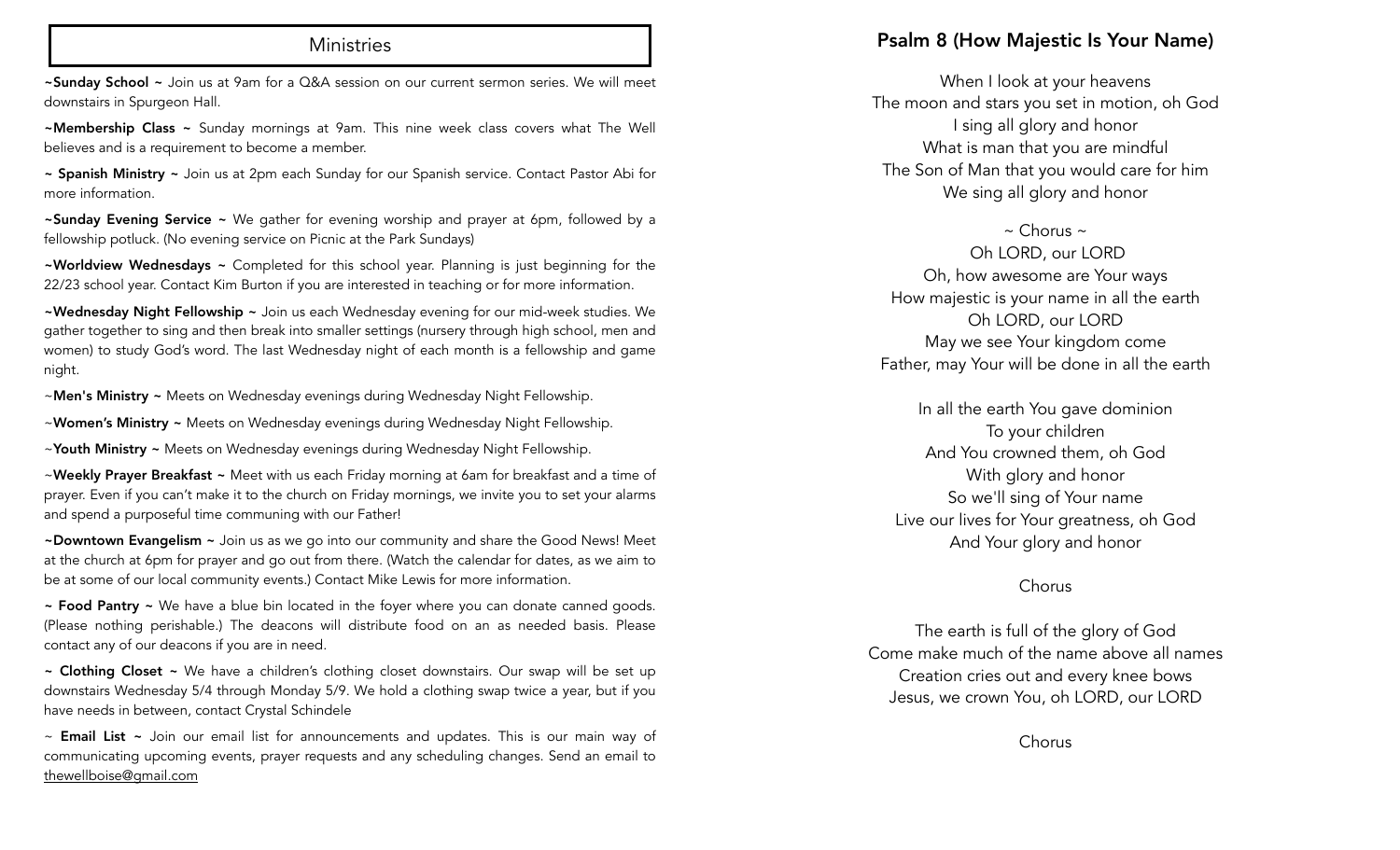# Reformation Song

Your word alone is solid ground, The mighty rock on which we build. In every line the truth is found And every page with glory filled.

Through faith alone we come to you, We have no merit we can claim Sure that Your promises are true, We place our hope in Jesus' name.

 $\sim$  Chorus  $\sim$ Gloria, gloria, glory to God alone. Gloria, gloria, glory to God alone.

In Christ alone we're justified, His righteousness is all our plea. Your law's demands are satisfied; His perfect work has set us free.

By grace alone we have been saved, All that we are has come from you. Hearts that were once by sin enslaved. Now by your pow'r have been made new.

## Chorus

Lift up your voice on this Lord's day. We join with saints of old to sing; We lift our hearts as one in praise: Glory to Christ our gracious King. Glory to Christ our gracious King. Glory to Christ our gracious King.

Chorus

# 1. God invites us out of the world and into His presence.

- He greets us (e.g. Rom. 1:7-8; 1 Cor. 1:3; Gal. 1:3)
- He calls us to worship (e.g. Ps. 95:1-3; Matt. 11:28; Is. 55:1-3)

# 2. We respond to His invitation

- With prayer (e.g. Neh. 9:6-8)
- With song (e.g. Ps. 100:4)
- With confession of sins and assurance of pardon (1 Jn. 1:9) With a song/prayer of illumination (Ps. 119:18; cf. Eph. 1:17-19)
- 3. God instructs us with His Word
	- The reading of the Word (Heb. 4:12; cf. 2 Tim. 3:16-17) The preaching of the Word (2 Tim. 4:1-2)
- 4. We respond to His Word
	- In song (e.g. Ps. 66:5)
	- In offering (Prov. 3:9; 1 Cor. 16:1-2)
	- In supplication (eg. Ps. 50:15)
- 5. God sends us back into the world
	- Song of commission (Matt. 5:13-14) He blesses us (e.g. Num. 6:24-26; 2 Cor. 13:14)

\*Other elements can also be inserted such as baptism and the Lord's Supper (indeed they must be inserted!); the reading of the law, creeds, and catechisms; responsive readings; quiet reflection, et al. The form of worship is not meant to be a rigid formalism that is fixed in cement, but rather a rich and diverse feast of grace in which we regularly experience our conversation with the living God and all the elements of the saving gospel of Jesus Christ.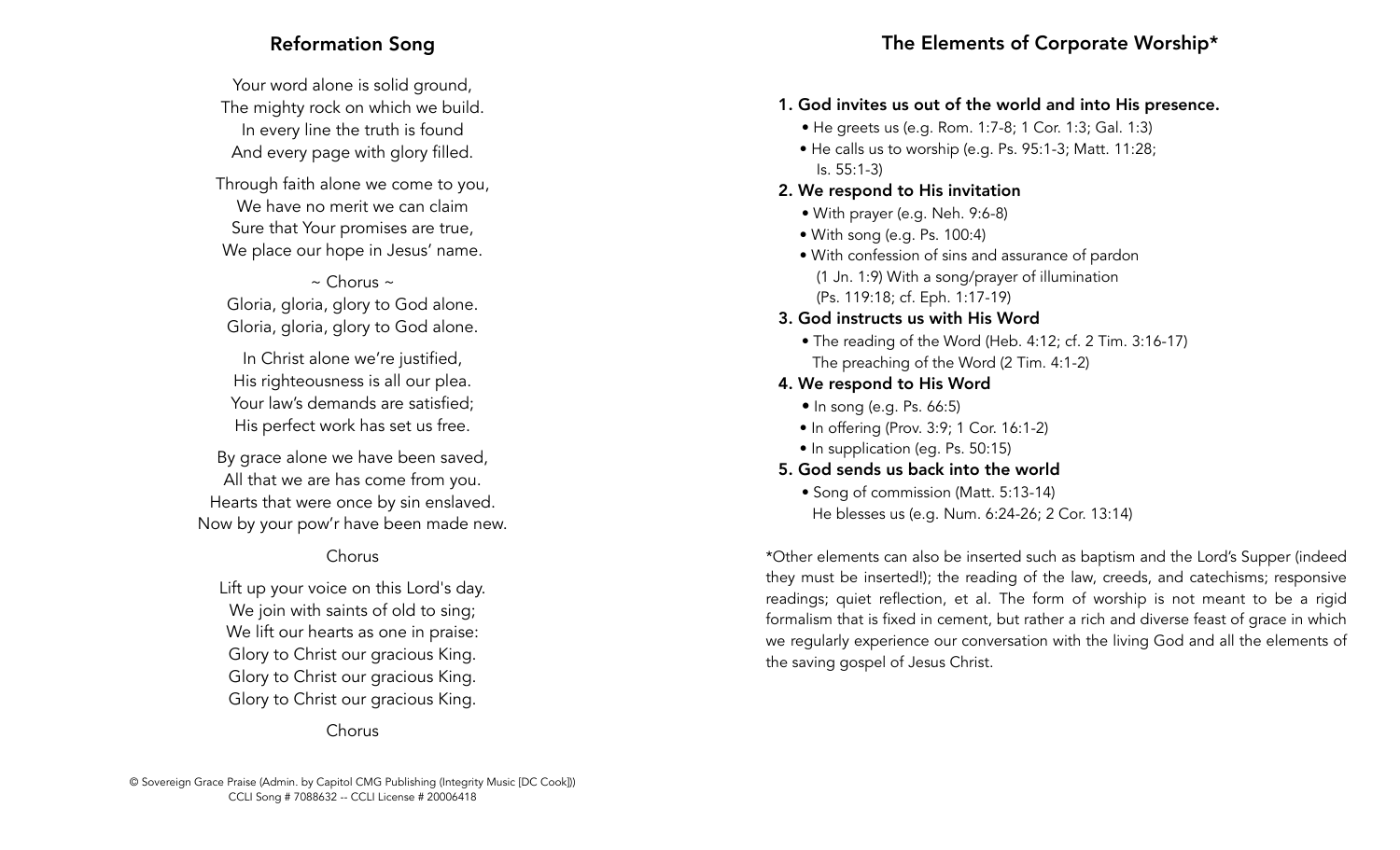#### *A Gospel-Centered Dialog Between God and His People*

There are two vital recoveries to Biblical worship that the Reformers made in the 16th century. First, prior to the Reformation the congregation was largely passive. They had become spectators, mere observers, as Rome's priestly class "performed" worship vicariously for the people. What the Reformers recovered was the dialogical nature of corporate worship. Meaning, that the worship service is meant to be a conversation—a dialog—between God and His people, in which He speaks and we respond. God, by grace, initiates by inviting us into His presence, and we, in gratitude, respond to His loving call. Secondly, the content and structure of the service is meant to tell the story of the gospel of Jesus Christ. Not only is the gospel to be proclaimed in the preaching of the Word, the worship service itself is meant to proclaim the gospel through all the different elements. The gospel is meant to be accessible to the mind — through spoken word —and to the heart —through song, sacrament and supplication. The gospel is meant to be read, preached, prayed, sung and seen. Those two vital recoveries 1) the dialogical nature of worship and 2) the Christ-centered pattern of worship, turn the church's worship service into a rich spiritual banquet in which God nurses us with the grace of the gospel, and in turn we overflow in gratitude, all to the praise of the glory of God.

# There is a Fountain

There is a fountain filled with blood drawn from Emmanuel's veins And sinners plunged beneath that flood lose all their guilty stains: Lose all their guilty stains, lose all their guilty stains; And sinners plunged beneath that flood, lose all their guilty stains.

The dying thief rejoiced to see that fountain in his day And there have I, though vile as he, washed all my sins away, Washed all my sins away, Washed all my sins away And there have I, though vile as he, washed all my sins away

Dear dying Lamb, Thy precious blood shall never lose its power, Till all the ransomed Church of God be saved to sin no more: Be saved to sin no more, be saved to sin no more; Till all the ransomed Church of God, be saved to sin no more:

E'er since by faith I saw the stream Thy flowing wound supply, Redeeming love has been my theme, And shall be till I die: And shall be till I die, And shall be till I die; Redeeming love has been my theme, And shall be till I die

When this poor lisping, stamm'ring tongue lies silent in the grave, Then in a nobler, sweeter song I'll sing Thy power to save: I'll sing Thy power to save, I'll sing Thy power to save, Then in a nobler, sweeter song I'll sing Thy power to save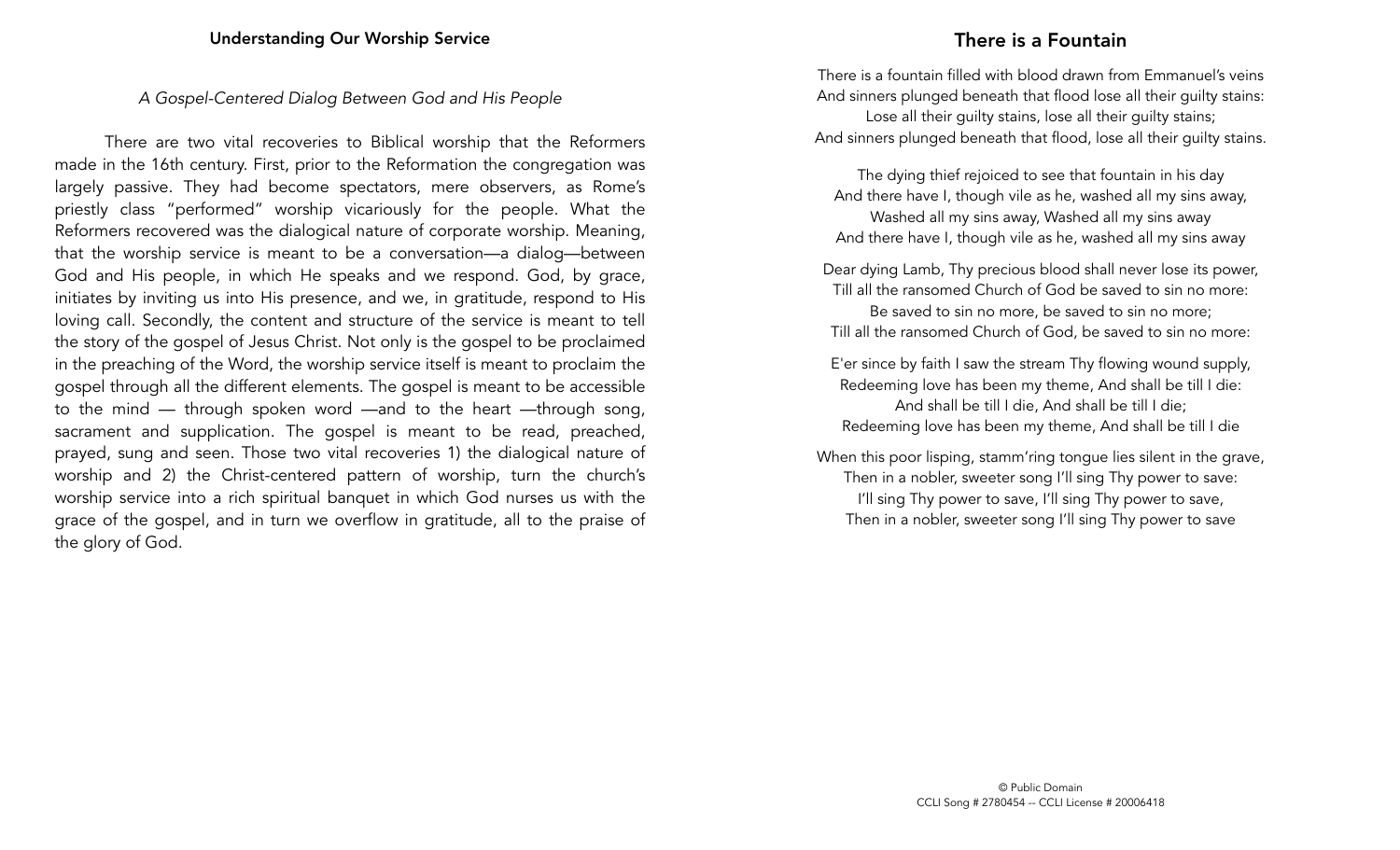# Great Is Thy Faithfulness

Great is thy faithfulness, O God my Father There is no shadow of turning with Thee Thou changest not, Thy compassions they fail not As Thou hast been Thou forever wilt be

 $\sim$  Chorus  $\sim$ Great is Thy faithfulness! Great is Thy faithfulness! Morning by morning new mercies I see All I have needed Thy hand hath provided Great is Thy faithfulness, Lord unto me

Summer and winter, and springtime and harvest Sun, moon, and stars in their courses above Join with all nature in manifold witness To Thy great faithfulness, mercy and love

## Chorus

I have no merit to woo or delight Thee, I have no wisdom or pow'rs to employ; Yet in thy mercy, how pleasing thou find'st me, This is Thy pleasure: that Thou art my joy.

#### Chorus

Pardon for sin and a peace that endureth Thy own dear presence to cheer and to guide Strength for today and bright hope for tomorrow Blessings all mine, with ten thousand beside

Chorus

# All Glory Be Forever

We had turned from God to sin's disgrace, we chose the path to hell Perfect law of God condemned our race for all in Adam fell But the righteousness of God appeared and the world found hope again For the Righteous One has come down to bear all the curse of sin and death

 $\sim$  Chorus  $\sim$ 

Now to Him Who's seated on the throne, All glory be forever Oh, the depths of wisdom, grace, and power, all glory be forever, All glory be forever

Every bond of sin that held us fast is left in Jesus' grave We've been freed from all that gripped our past from Satan's rule and reign We've been raised to life to breathe His grace as captives now reclaimed All our guilt is gone, all our strivings ceased, we're alive to seek His fame

#### Chorus

Now our future's fixed, our journey clear, God will not let us go Every trial that tempts our hearts to fear, He'll use to give us hope All creation groans as we await, what our eyes have longed to see Every pain and evil we've long endured will be crushed by Christ our King

Chorus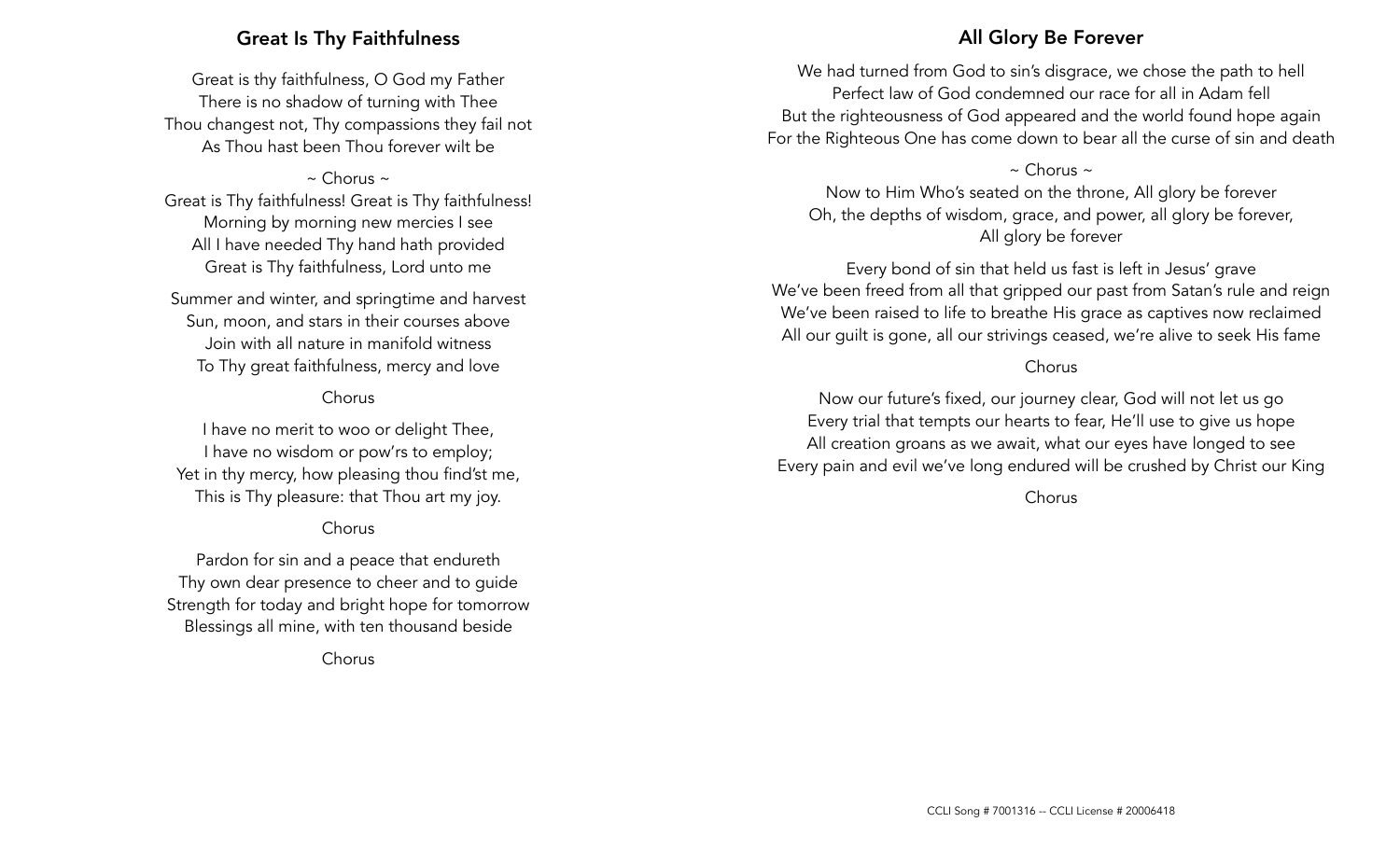(Children may be picked up at this time.)

# Let the Nations Be Glad (Psalm 67)

Let the glory of the Lord forever by our joy May redemption be the theme of our song For by grace we have been saved, and by grace we shall proclaim to the corners of the earth that Christ is come

 $\sim$  Chorus  $\sim$ Let the nations be glad, let the people rejoice For salvation belongs to our God Let the whole earth be filled with the praises of the Lord For salvation belongs to our God, let the nations be glad

Through the ages gone before, through the trial and the sword Many saints and martyrs conquered, though they died Still we holding out the cross, crossing oceans, suffering loss Shall endure all things to win the crown of life

# Chorus

As your holy church goes forth in the Holy Spirit's power With the glories of the gospel to exclaim Now we pray Your kingdom come, and we pray Your will be done For the honor and the glory of Your name

Chorus

# Lord, We Come to Hear Your Word

Lord, we come to hear Your Word. Shine Your light! Unsheathe Your sword! Send Your Spirit forth in pow'r. Come and bless Your church this hour. We confess, our thoughts have strayed; Minds distracted and dismayed. On the Son fix now each thought; Help us worship as we ought.

Lord, as we prepare to hear, Wake each soul, unstop each ear. Conquer every stubborn heart; Mercy, saving grace impart. We confess, without Your grace, Vain our efforts in this place. Send illumination's light; Open eyes and give us sight.

Lord, we lift up to Your care Him who stands now to declare Truth that teaches, warns, consoles; Bless this feast to feed our souls. For Your Word, O Lord, we yearn; Empty, let it not return. Come, accomplish all Your will Draw, convict, give life and fill.

For Your Word, O Lord, we yearn; Empty, let it not return. Come, accomplish all Your will Draw, convict, give life and fill. Draw, convict, give life and fill.